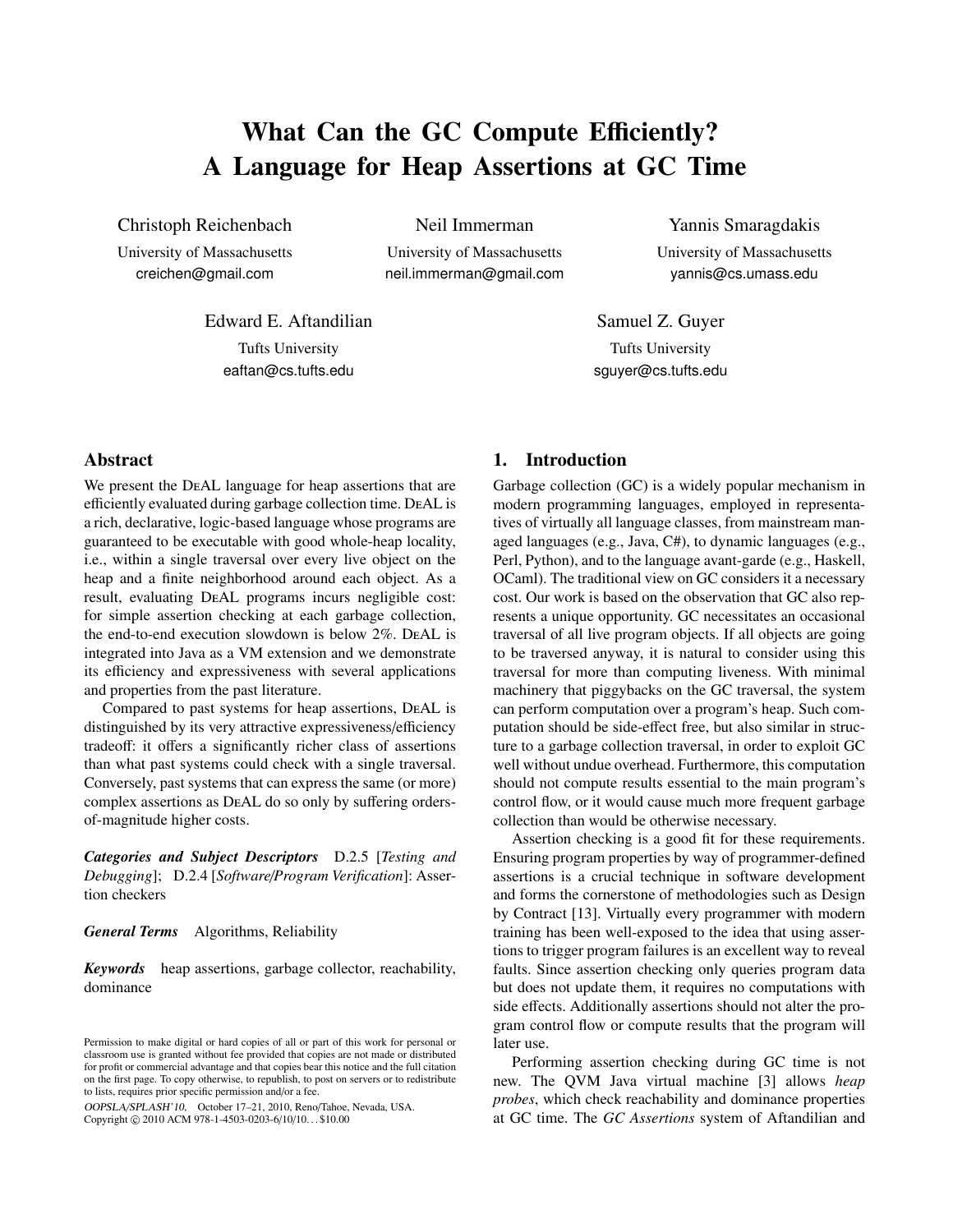Guyer [1] describes a suite of assertions that can be efficiently checked at GC time. The limitation of these past systems is that they either do not offer a general language for writing assertions or they require multiple GC traversals to evaluate a single assertion. In this way, they sacrifice either efficiency or expressiveness. For instance, the Aftandilian and Guyer system includes very specific kinds of assertions, such as assert-unshared(obj). Recent versions of the QVM system allow full JML assertions but cannot evaluate those in a single GC traversal, often resulting in numerous heap traversals in the course of evaluating an assertion. As a consequence, efficiency for QVM assertions relies on reducing the cost of every GC via parallelism. Still, performing multiple GCs, even in parallel, is much more costly than piggybacking on a single GC (which would need to occur anyway).

In contrast, we present a Declarative Assertion Language (DeAL), which fulfills the requirements of computing during GC time: it only allows side-effect-free computations and it can only express assertions whose object access patterns are a good fit for a GC traversal and incur constant overhead per object. Our approach is informed by Descriptive Complexity, where the important complexity classes (LOGSPACE, PTIME, NP, PSPACE, etc.) have been captured by logicbased languages [10]. Although the performance property we are interested in does not correspond to a complexity class, one can view it as a limited case of linear-time computation, where we have the extra guarantee that the program is evaluated in a single traversal of the heap. This is not a property that is well-expressed in complexity theory, but it is an often-cited property of good locality for garbage collectors. For instance, Wilson's GC survey [23] distinguishes algorithms based on their locality. A GC algorithm is considered to have good locality when it only needs to visit each object once. Algorithms that need to perform multiple passes over the heap have bad temporal locality, since they always access the data that have not been accessed the longest. This behavior is a bad fit for LRU-based cache mechanisms, especially for traversals that revisit structures slightly larger than the cache.

DeAL is a logic-based extension of Java and guarantees that any assertion expressible in it runs by traversing each live heap object (and a constant-size neighborhood around it) exactly once. From a logic standpoint, DeAL is a singlevariable first order logic with predicates of the form  $\mathbf{R}c/d(x)$ , meaning that object  $x$  is reachable from object  $c$  without going through object *d*. For instance, we can express the well-formedness property of a doubly-linked list *d* via a logical assertion:

∀*x* ∈ Node : R*d*(*x*) ⇒ (*x*.next.prev = *x*)

The concrete DeAL syntax uses a textual representation of logical operators. For instance, the above property is written:

$$
for all Node x: reach[d](x) \rightarrow x.next.prev == x
$$

DeAL is an expressive language, as we will demonstrate with many examples. Its generality allows us to write complex properties (which past systems needed to hard-code) as straightforward logical expressions. For instance, we can write the property "all Node objects are dominated by object *d*", i.e., no path to them exists that does not pass through *d*:

$$
\forall x \in \text{Node}: \neg \mathbf{R}r_0/d(x)
$$

The special constant  $r_0$  refers to the root set of the GC traversal. Therefore the property means that no Node object is reachable without going through *d*.

Using standard boolean connectives we can write interesting combinations of properties—e.g., the DeAL assertion:

$$
(\forall x \in \text{Node} : (x.\text{data} > \text{threshold}) \Rightarrow \text{Rhotcache}(x)) \land (\exists y \in \text{Node} : \neg \text{Rhotcache}(y) \land y.\text{next} = \text{null})
$$

(In words, "every Node object with an above-threshold data value is in the hotcache data structure, and some Node object that is not in hotcache has no next link.") Although nontrivial, this assertion (like any other legal DeAL program, as defined in Section 2) is evaluated in a single heap traversal, per DeAL's locality guarantees.

Exploiting the GC allows DeAL assertions to be evaluated with very low cost. We implemented DeAL by extending the Jikes RVM and Eclipse Java Compiler and evaluated its efficiency extensively. The overhead of evaluating DeAL assertions of course varies with the complexity of the assertion: if the assertion consists of comparing *k* field dereference expressions that depend on the current object, it is inevitable to incur  $\Omega(k)$  cost per object. For typical small properties, however, DeAL imposes at most a few percent overhead over the cost of garbage collection, resulting in nearzero (sub-2%) overhead over the end-to-end execution time of applications.

In summary, our paper makes the following contributions:

- We define a declarative language for linear time, singletraversal computations, which results in good locality for whole-heap traversals. To our knowledge, no past language has ever offered this guarantee. The property that all legal programs visit each object exactly once is a general program property, not limited to the domain of computing during GC. As such, our language design and overall approach may find even more applications in the future.
- We designed our language, DeAL, as a natural Java extension for assertion checking and implemented it in a modern high-performance JVM. We demonstrate the expressiveness of our design with numerous examples, mostly from the recent research literature.
- We evaluate the practical effectiveness and efficiency of DeAL over a suite of assertions and applications. Our results demonstrate that the idea of an expressive language for assertion checking at GC time has excellent properties and promise for wide adoption.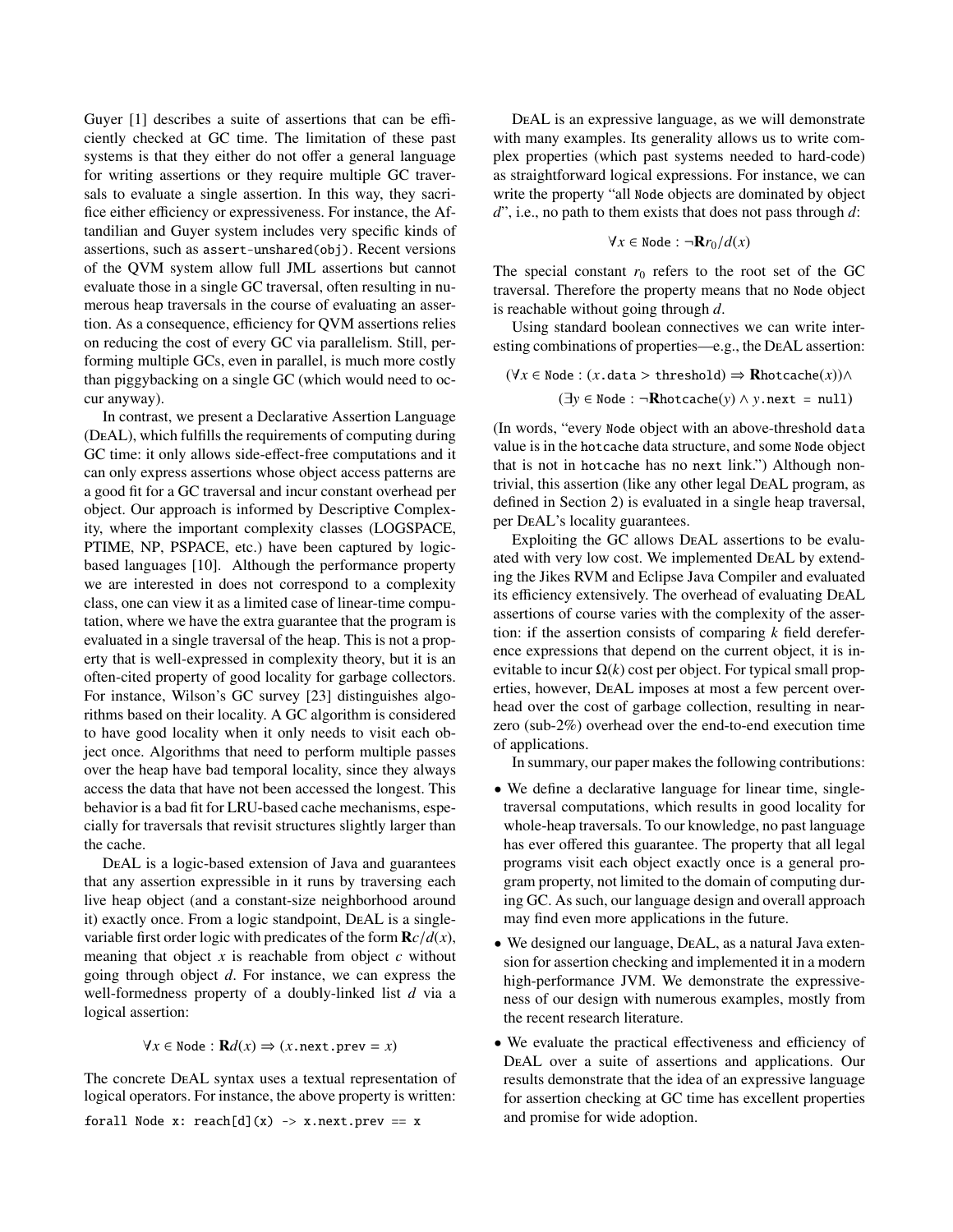```
DealAssertion  ::= assertion(F) |
                           assertDisjoint(F) |
                           unsafeAssert(F)
     F \in Formula ::= q | F \vee F | F \wedge F | \neg F |
                           F \Rightarrow F \mid f \Leftrightarrow Fq ∈ QFormula ::= ∃x ∈ T : b | ∀x ∈ T : b
b ∈ BoolFormula ::= r | b ∨ b | b ∧ b | \neg b | b \Rightarrow b | b \Leftrightarrow br ∈ RelExpr ::= o | o ∈ T | o = o | o < o | o > oo \leq o \mid o \geq o \mid o \neq o \mid \mathbf{R} t(x)t \in \text{TraversalSrc} :: = s/\overrightarrow{s} / \sqrt{\overrightarrow{s}} / t \vee to ∈ Obj ::= v | o. f | c | x
   s \in SourceObj ::= v \mid s.fx \in LVar is a set of logic variable names
                v ∈ JVar is a set of Java variable names
            T \in \text{Typ} ::= \text{Java types}c \in Const ::= Java constants
          f \in Field ::= Java field names
```
Figure 1. DeAL syntax. Note the distinction between expressions that do and do not contain logic variables (sets Obj and SourceObj, respectively). Their only difference is that the former cannot appear as traversal sources in an R predicate or be a Java constant.

# 2. The DeAL Language

We next present DeAL's syntax, semantics, and usage examples.

### 2.1 Language Design

*Syntax.* The full abstract syntax of the DeAL language is shown in Figure 1. Since DeAL's expressions are firstorder logic formulas, we will freely alternate between the logical and the concrete DeAL syntax, as convenient for presentation purposes. The reader should treat the logical notation as a shorthand for the text DeAL/Java syntax, i.e.,  $\forall x \in T$ ,  $\exists x \in T$ , **R***t*,  $\land$ ,  $\lor$ ,  $\neg$ ,  $\in$ ,  $\Rightarrow$ ,  $\Leftrightarrow$ ,  $\neq$ ,  $\leq$ ,  $\geq$  are synonyms of the actual DeAL operators forall T x, exists T x, reach[t], &&, ||, !, instanceof, ==, ->, <->, !=, <=, >=, respectively.

The language has three primitives: assertion(*F*), assertDisjoint( $F$ ), and unsafeAssert( $F$ ), where  $F$  is a sentence in first order logic. All three primitives attempt to check whether the formula is true, but they have different requirements and soundness guarantees, discussed later. All the logical connectives have their usual meaning, with forall/exists quantification implicitly applying over all live heap objects. Objects can be compared for equality and

primitive-valued expressions can be compared with the standard primitive relational operators  $\lt$ ,  $\leq$ , etc. There is a single kind of unary predicate, R, described below.

There are some design decisions visible in the syntax that are key for establishing the property that each heap object is traversed once. The first important element is that our first order logic has only one variable. This does not mean that we cannot use multiple logic variable names in a single formula for clarity (as we did in our example in Section 1 with a " $(\forall x \dots) \land (\exists y \dots)$ "), but that quantifiers cannot be nested, hence all logic variables could be renamed to have the same name without changing the meaning of the formula.

The second important element is that the unary predicates of the DEAL logic have the form  $\mathbf{R}s_1/o_1, \ldots, o_i$  ∨  $s_2/O_{i+1}, \ldots, O_i \vee \ldots \vee s_n/O_{l+1}, \ldots, O_m(x)$ . Note that the ∨s in the above, although logically designating an "or", are part of the predicate name and should not be confused with the top-level logical "or" connective. (For instance, there are no "and" and "not" counterparts in predicate names.) The meaning of the above relation is that  $x$  is reachable from  $s_1$ (called a *source*) via a path that does not include any of the objects  $o_1, \ldots, o_i$  or *x* is reachable from  $s_2$  via a path that does include any of the objects  $o_1, \ldots, o_j$  or  $\ldots$  or *x* is reachable from  $s_n$  via a path that does not include any of the objects  $o_1, \ldots, o_m$ . (Note that the set of excluded objects keeps growing monotonically: the objects specified to be excluded for every new source  $s_i$  are in addition to all previously excluded objects.) An empty source  $s_i$  is shorthand for the root set  $r_0$  of the garbage collection; thus, we may rewrite our earlier example of 'all Node objects are dominated by *d*' as  $\forall x \in \text{Node}: \neg \mathbf{R}/d(x)$ .

Together, these design decisions ensure that we can evaluate queries in a single pass through the heap. First, disallowing nesting ensures that we disallow queries that make us compare every heap object to every other heap object, which we cannot do in one pass in general.

Second, the construction of the R ensures that we can find a suitable heap traversal strategy. Intuitively, the key feature of using a single R predicate to link reachability properties only with an *or* connective is that the predicate value is determined regardless of which path in the object graph was used to reach an object. That is, if we reach an object via one path, we do not need to later try to also reach it via other paths.

We should point out precisely how the language of DeAL formulas, *F*, formally fits the mathematical definition of a first order logic—e.g., see [10]. From the logic perspective, Java object expressions are treated as logical constants e.g., a Java variable v is a constant from the perspective of the logic, since its meaning does not change for different values of the logical variables. Java fields are treated as functions for instance, the expression x.next is equivalent to a logical function "next" applied to logical object x.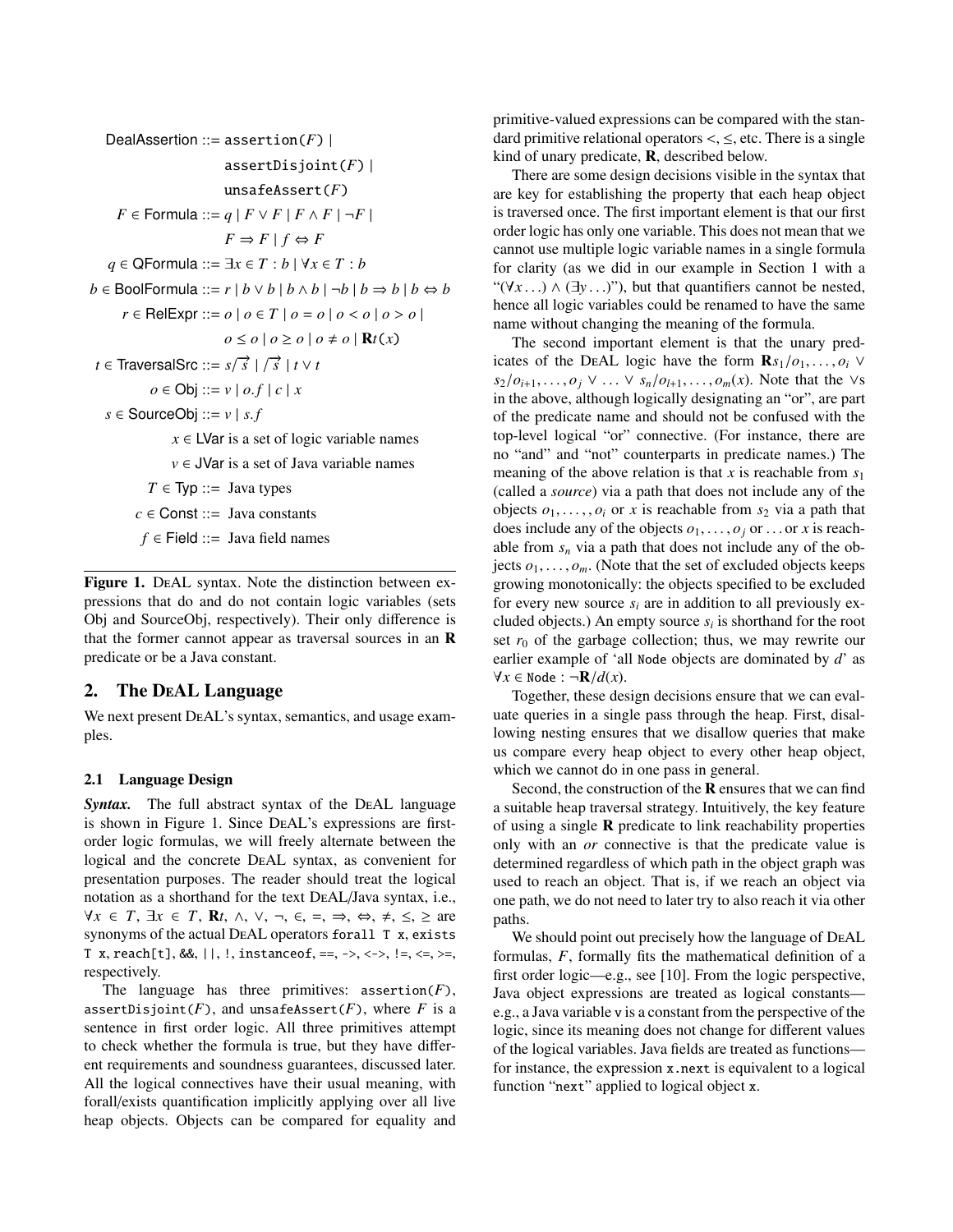*Type Checking and Assertion Semantics.* DeAL assertions can appear as Java statements at any legal point in a Java+DeAL program. Each assertion (a member of DealAssertion in the syntax of Figure 1) is a separate DeAL program, evaluated independently. The DeAL guarantee is that each assertion requires a single traversal over objects, and thus can be evaluated during a single garbage collection. (In Section 2.2 we discuss in more detail the various options on how often assertions are evaluated and how they are integrated in our current implementation.)

For a syntactically well-formed DeAL program to also be valid, it first needs to satisfy Java type constraints on its expressions. The types of field reference expressions (either *j* or *o* in Figure 1) have to be compatible with their uses with operators =, ≤, etc. That is, a relational expression (*r* in the syntax) should be either a legal Java expression with type boolean or an instance of predicate R.

More interestingly, DeAL imposes restrictions on how the R predicates are used in different kinds of assertions. These restrictions are closely tied to the meaning of assertion vs. assertDisjoint vs. unsafeAssert.

- In instances of assertion $(F)$ , at most one reachability relation,  $\mathbf{R}s_1/o_1, \ldots, o_i \vee s_2/o_{i+1}, \ldots, o_i \vee \ldots \vee$  $s_n/o_{l+1}, \ldots, o_m(x)$ , may occur in *F*, although the same relation may occur multiple times. An assertion primitive straightforwardly checks the asserted condition in a single traversal over all live objects.
- In instances of assertDisjoint $(F)$ , multiple reachability relations may occur, but, if two such relations occur, then in addition to asserting *F* we are asserting that the domains of the two relations are disjoint. If there is a node that satisfies both relations then we will detect this and report failure of the assertion. (If the domains are all disjoint, we can evaluate  $F$  in a single run through the heap during garbage collection, and if the domains are not all disjoint then we will detect this during the single traversal of the heap.)
- In instances of unsafeAssert $(F)$ , multiple **R** relations may occur without a claim of disjointness. In this mode, the DeAL system will behave as if the domains of the R relations mentioned are all disjoint, without checking this property. If the relations are not disjoint, then we are not guaranteed to detect this, nor to actually check *F*. Specifically, DeAL will not correctly check formula *F* if the truth value of *F* depends on objects that simultaneously satisfy multiple R relations. The reason is that DeAL will only traverse such objects once, while processing *one* of the R relations and without knowing whether the object satisfies other Rs. Yet formula *F* may express different requirements for an object depending on which R it satisfies.

### 2.2 DeAL Language Usage

We next discuss how the user interacts with the DeAL language and offer specific usage scenarios. We begin with

specifics on the current DeAL integration in Java. Although these are largely engineering choices (which could change without altering the essence of the language) they are useful in order for the reader to establish a concrete model of usage.

*Integration.* We have integrated DeAL to Java as a conservative extension. The DeAL language is hidden behind a library and the user invokes assertions by calling static methods assertion, assertDisjoint, and unsafeAssert in the main DeAL class. The method calls accept DeAL formulas as regular strings. For instance, the doubly-linked list consistency invariant is asserted as:

#### assertion(

"forall Node x: reach[d](x)  $\rightarrow$  x.next.prev == x");

This allows unsuspecting Java compilers to process DeAL programs by linking to a simple stub library. The DeAL compiler, however, fully parses and statically type checks the assertion string. (As indicated earlier, most of the examples in this paper use the equivalent DeAL syntax of Figure 1 instead of the concrete textual syntax. Accordingly, we elide the quotes that delimit the assertion string.)

In designing DeAL's assertion evaluation model, we considered two questions: *when* to evaluate and *whether* to evaluate. Regarding *when* to evaluate, we chose to execute assertion statements at the point they are encountered, rather than delaying until the time when garbage collection would occur anyway. Compared to past systems, this design decision resembles that of the QVM system [3], as opposed to the option followed by Aftandilian and Guyer [1], which puts off assertion checking until GC time. The latter has the disadvantage that the shape of the heap may have changed between the point of assertion statement and the point of its evaluation, resulting in incorrect evaluation (both unsound and incomplete).

However, the issue with evaluating assertions at the point they are encountered is that if every assertion causes a garbage collection then GC will occur too frequently, with high overhead. Therefore, DeAL decides *whether* to evaluate an assertion by measuring the amount of time since the last GC. The assertion is evaluated only if a sufficiently long time has elapsed. In this way, assertions can be ignored, resulting in incompleteness.<sup>1</sup> By default, we tie our decision of whether an assertion is to be evaluated or not to the same internal metrics that the Jikes RVM GC uses to decide whether to perform a collection. Thus, we evaluate an assertion roughly around the time a GC would be due to happen anyway. This is what we view as the most likely mode of use of DeAL: assertion checking happens at low frequency but without imposing heavy overhead. We offer the user the option of "throttling" the evaluation frequency of assertions, up to executing every single assertion encountered and suffering the resulting overhead. This allows us to enforce as-

<sup>&</sup>lt;sup>1</sup>We choose to view DEAL as a fault detector, hence the meanings of "sound" and "complete" are exactly inverse from what they would be for a correctness verifier.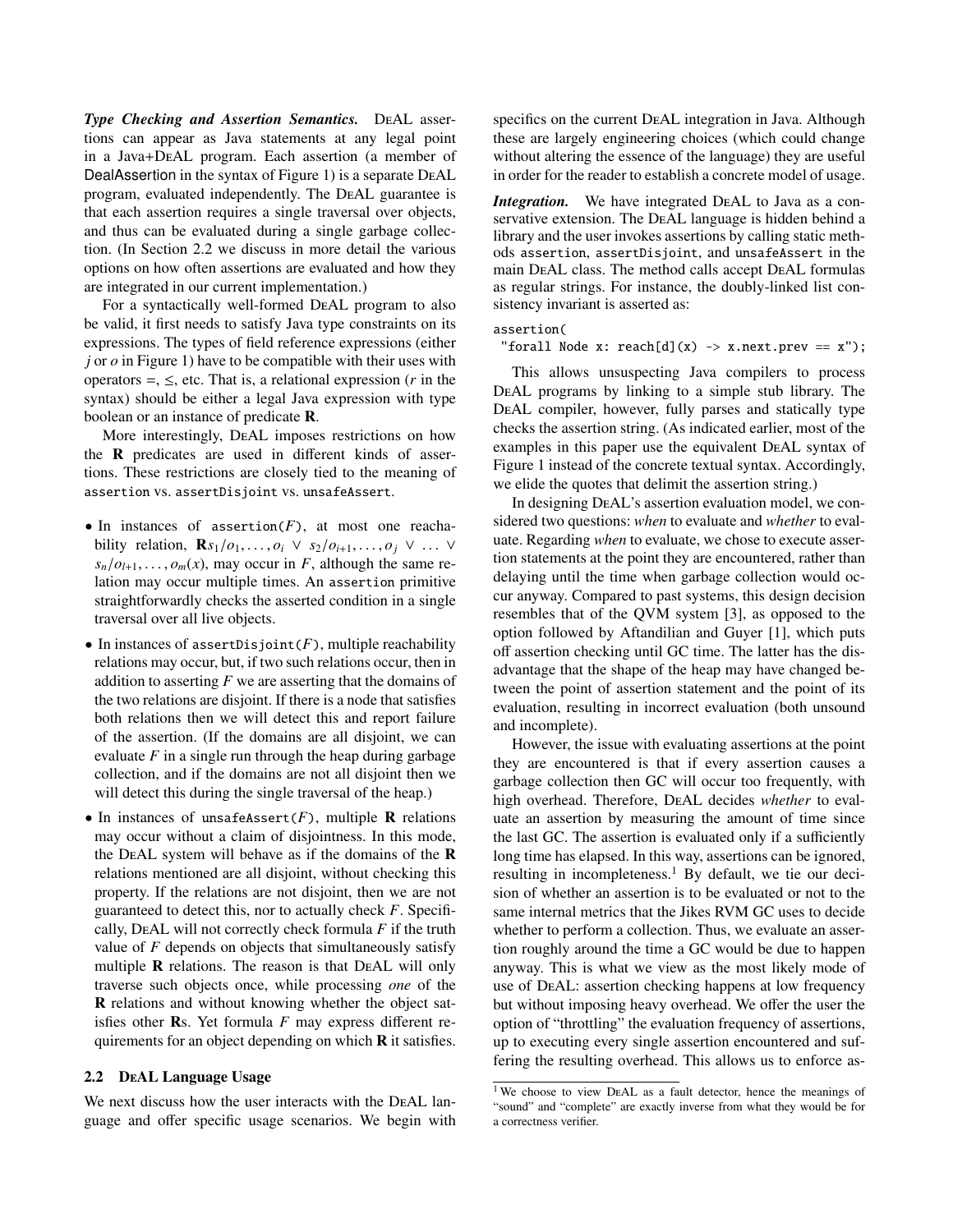sertion checking even in pathological cases that our default heuristic would always skip, such as when specified right after a call to System.gc().

*Examples.* There are several possibilities for using DeAL in the course of regular programming. These include local data structure invariants, ownership and dominance properties, disjointness properties, reachability properties, and combinations of those. We show below several DeAL assertions, most of them taken from the recent literature [6– 8, 11, 16, 17, 19].

One common kind of condition concerns type constraints. For instance, all objects in a data structure may need to be Serializable, and no instance of a subtype of Thread may be stored in the structure:

assertion(∀*x* ∈ Node :RHttpSession(*x*) ⇒ *x* instanceof Serializable ∧  $\neg(x$  instanceof Thread));

(Note that although class Thread is not Serializable, a user-defined subclass of it may be.)

Local invariants for data structures are quite common and useful. We already saw a doubly-linked list invariant, and a sortedness invariant is equally easy to express:

assertion( $\forall x \in \text{Node} : \mathbf{Rc}(x) \Rightarrow x \cdot \text{data} \leq x \cdot \text{next} \cdot \text{data}$ );

(Note that we can ignore the case of *x*.next being null. If a subexpression of a field dereference expression is null DeAL ignores the corresponding value of the logical variable. $2)$ 

It is similarly easy to specify that a data structure rooted at c should have a cycle:

assertion( $∀x ∈ Node : \mathbf{Rc}(x) ⇒ x.next ≠ null$ );

In the same way, we can state data structure invariants for binary and n-ary trees, heaps, and so on.

More interesting properties are those that require the reachability of all objects that satisfy a condition:

assertion( $\forall x \in \text{Node} : (x.\text{next} = \text{null}) \Rightarrow \mathbf{R}$ leaves(*x*));

Such properties are not easily expressible in plain Java, because they refer to any possible live object (with a given type, in this case) and not just to objects in a specific structure that could be traversed with a plain for loop.

With an existential quantifier, we can easily assert that a value satisfying certain properties is found, independently of which data structure contains it:

assertion( $\exists x \in \text{Node} : x \cdot \text{data} > 3.141 \land x \cdot \text{data} < 3.142$ );

As mentioned briefly in the Introduction, we can express dominance properties as non-reachability if the dominator is excluded [22]. For instance, we can evaluate a property over all dominated nodes:

assertion( $\forall x \in \text{Node} : \neg \mathbf{R}/c(x) \Rightarrow x \cdot data > 0$ );

Dominance by a single object is an object ownership property. Combinations of dominance properties allow more complex conditions. For instance, we can specify that every object of type Person has to be dominated by the combination of data structures males and females. That is, no path in the object graph should be able to reach a Person object without going through the object called males or the object called females in the program:

assertion( $\forall x \in$  Person :  $\neg$ **R**/males, females(*x*));

Note that dominance by a set of sources is not equivalent to any boolean combination of individual dominance properties. In particular, "*x* is dominated by the combined objects males and females" is equivalent to neither "*x* is dominated by males AND *x* is dominated by females" nor "*x* is dominated by males OR *x* is dominated by females". (Consider objects reachable from both data structures, which are dominated by neither one.)

If we want to state that the two structures are disjoint, we can do so with an assertDisjoint statement, which will also allow us to combine other conditions on the objects. For instance, we can have:

assertDisjoint(∀*x* ∈ Person : Rmales(*x*)∨Rfemales(*x*));

This states that any object of type Person is reachable from one of the two data structures, though there may also be other paths to it. Since an assertDisjoint allows multiple disjoint R predicates in the same assertion, we can easily strengthen the condition to express "every Person is dominated by either males or females but not both", by combining the last two example formulas:

> assertDisjoint(∀*x* ∈ Person : (Rmales(*x*) ∨ Rfemales(*x*))∧  $\neg$ **R**/males, females(x));

Disjointness conditions have a variety of applications, including leak detection (data may be reachable by unexpected data structures) and detection of improper sharing among threads. For instance, we can state that trees from distinct compilation phases do not share structure:

assertDisjoint(∀*x* : ¬(RparseTree(*x*)∧RsyntaxTree(*x*)));

The above examples are representative of simple but powerful DeAL assertions. The examples do not include uses of unsafeAssert, which allows more complex assertions but with few guarantees, as we describe next.

<sup>&</sup>lt;sup>2</sup> For example, if in the quantified expression, " $Qx : \varphi$ ,"  $x$ .next.data occurs in  $\varphi$ , then the quantifier is restricted to the case that *x*.next  $\neq$ null, i.e,  $(Qx \text{ such that } x \text{ .next } \neq \text{null}) : \varphi$ .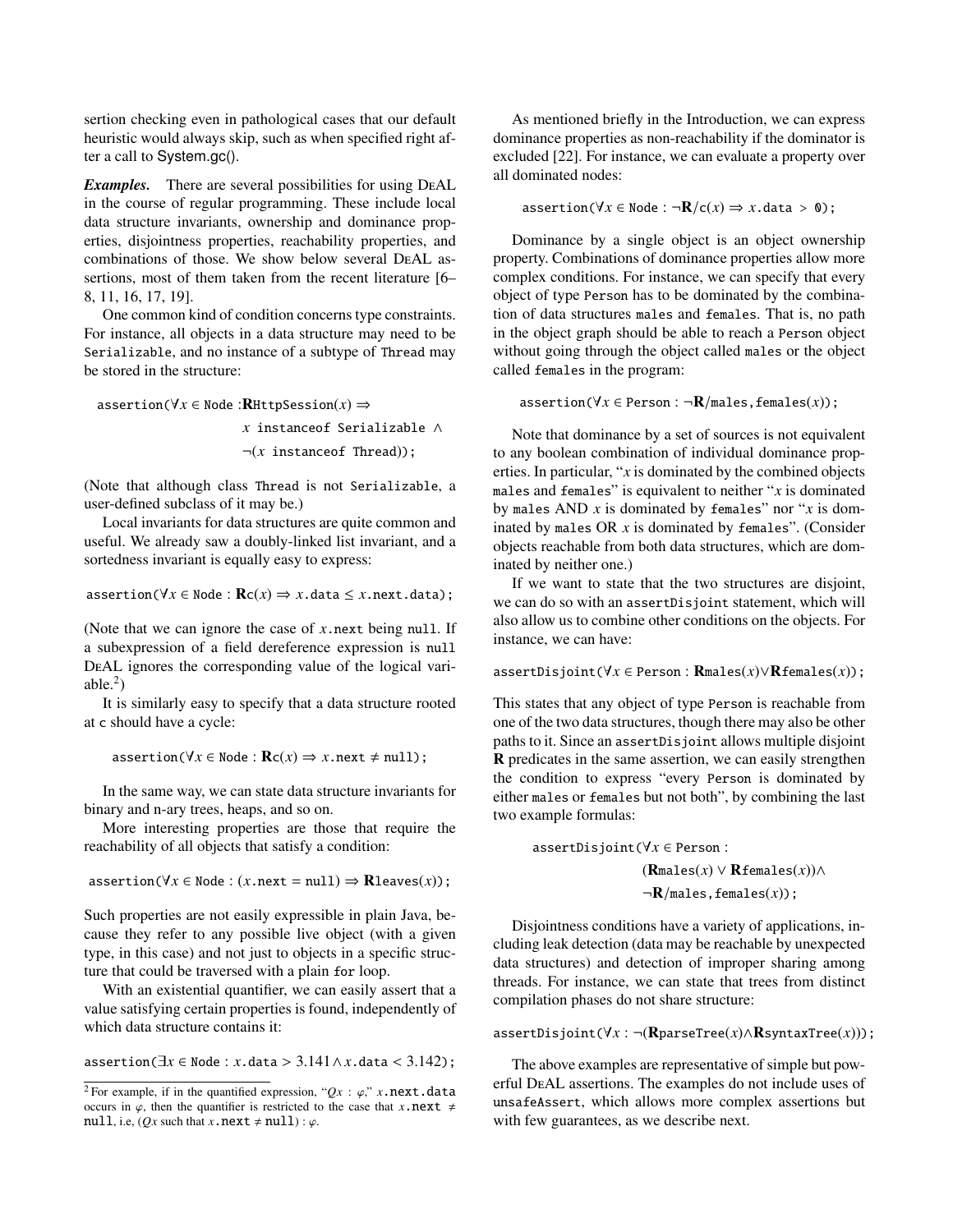*Unsafe Assertions.* The unsafeAssert primitive gives the user extra flexibility but at the cost of not guaranteeing correctness. We do not consider unsafeAssert to be a core part of the DeAL language, and we have not used it in practice. Nevertheless, it represents an escape clause for the user to specify richer properties than those that DeAL can statically guarantee to check in a single traversal. It is the responsibility of the user to ensure that such properties make sense under DeAL's single-traversal execution. Therefore, it is worth elucidating possible usage patterns, since correctness depends on understanding them. There are four possibilities for the correctness of evaluating an unsafeAssert:

- The formula is evaluated soundly and completely, i.e., DeAL assertion failures correctly indicate that the formula is false, and if the DeAL assertion evaluation does not fail, the formula is true. This is the case when the shape of the properties or of the heap ensures that the truth value of the formula does not depend on which objects satisfy multiple Rs. For a simple example, consider a formula that treats all objects reachable under two different sets of conditions the same way:  $\forall x : (\mathbf{R}s_1/o_1(x)) \Rightarrow x.\text{data} >$ 0)  $\land$  ( $\mathbf{R}s_2/\rho_2(x) \Rightarrow x$ .data > 0).
- The formula is evaluated soundly, i.e., DeAL assertion failures correctly indicate that the formula is false. This means that some DeAL warnings may be missed, but this is likely practically acceptable. For example, the formula may contain two distinct  **predicates with one of them** implying stronger conditions than the other (e.g., ∀*x* :  $(Rs_1(x)$  ⇒ *x*.data > 0) ∧  $(Rs_2(x)$  ⇒ *x*.data ≥ 0)). DeAL offers no guarantee as to which condition it will check for objects that satisfy both Rs.
- The formula is evaluated completely: there may be false assertion failures, but if no assertion fails then the formula was true at the point of evaluation. An example would be the complement of our previous "unsound" formula:  $\exists x : \mathbf{R}s_1(x) \wedge x$ .data  $\leq 0 \vee \mathbf{R}s_2(x) \wedge x$ .data  $\leq 0$ .
- The formula is evaluated neither soundly nor completely—e.g., it combines an incomplete and an unsound sub-formula. This scenario may still be valuable if it turns out to detect failures often while issuing false reports rarely. Practical automatic bug detectors are often unsound and incomplete—the authors of ESC/Java have argued forcefully that soundness and completeness are overrated properties compared to practical usefulness in catching bugs [9].

# 3. Single Traversal Property and Language Implementation

We next state and prove DeAL's single traversal property. This discussion also serves to introduce the way the DeAL compiler processes programs and the changes required to the runtime system so that assertions are evaluated as part of a GC traversal.

### 3.1 Single Traversal Evaluation

DeAL assertions are guaranteed to be evaluated in a single traversal of live heap objects. Although in the rest of the paper we informally describe this property as "each object is traversed once", this assumes an implicit understanding that an object may be re-examined briefly, only to discover that it was visited earlier. Below we state the desired property more precisely.

Theorem 1. *A valid, safe* DeAL *assertion (i.e., a single* assertion *or* assertDisjoint *statement but* not *an* unsafeAssert *statement) can be evaluated correctly in a single traversal that crosses each edge in the object graph exactly once and performs a constant amount of work per object. (This constant depends on the size of the assertion.)*

*Proof.* Consider first the case of an assertion statement. According to Figure 1, an asserted formula is a boolean combination of quantified formulas (each starting with ∀ or ∃), with each quantified formula being a boolean combination of relational expressions, *r*. Since all quantification is over live objects, it is clear that we only need to evaluate every relational expression *r* once per object. All relational expressions of a form other than  $\mathbf{R}t(x)$  can be evaluated correctly in constant time for any object. Thus, we can evaluate all such expressions (from the entire asserted formula) at whatever time an object is visited. The difficulty lies in proving that we can define a traversal (i.e., a loop over live objects) for which expressions of the form  $\mathbf{R}t(x)$  are also correctly evaluated in constant time. If we also show this, then our traversal needs to keep current truth values only for all quantified formulas and at the end of the entire traversal perform their boolean combination for the final result. (An optimization consists of short-circuiting the evaluation of quantified formulas. That is, if an  $\exists$  or  $\forall$  formula has already had its truth value determined before the end of the traversal—this can only be true for ∃ and false for ∀—there is no reason to evaluate for further objects the relational expressions *r* in the body of this quantified formula.)

Recall that, per the restrictions of Section 2.1, a valid assertion statement can only contain instances of a single  $\mathbf{R}t(x)$  predicate. The truth value of such a predicate can be computed (in constant time) for a traversal visiting every live object once. The full form of the predicate is  $\mathbf{R}s_1/\rho_1, \ldots, \rho_i \vee s_2/\rho_{i+1}, \ldots, \rho_i \vee \ldots \vee s_n/\rho_{i+1}, \ldots, \rho_m(x)$ . We define the traversal to satisfy the required property as follows:

• Mark objects  $o_1, \ldots, o_i$  ignored.

For example, for query  $\mathbf{R}a/b \vee c/d$ ,  $e(x)$  in Figure 2, we mark *b* as ignored.

• Perform a standard reachability traversal starting at object *s*1. The traversal processes objects that are neither ignored nor visited and marks objects visited after processing them. Predicate  $\mathbf{R}t(x)$  is true for each processed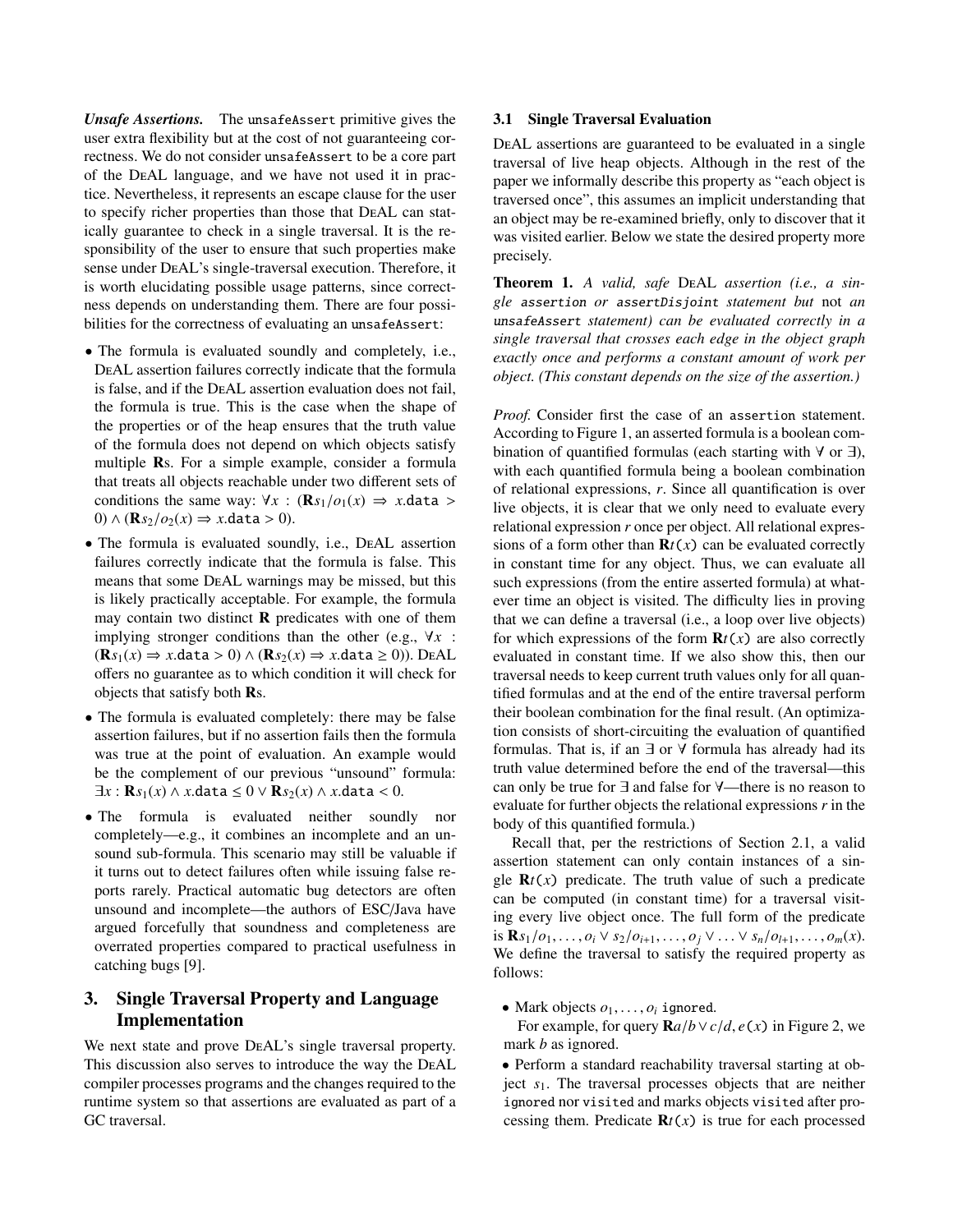

Figure 2. Traversals for  $\mathbf{R}a/b \vee c/d, e(x)$ , in order.

object, since it is reachable from object  $s_1$  without going through  $o_1, \ldots, o_i$ . Thus, when processing an object, the traversal can evaluate (for the current object) all relational traversal can evaluate (for the current object) all relational expressions *r* in the entire formula.

For our example in Figure 2, we execute traversal  $\bullet$ , starting from *a*, ignoring *b*.

• Proceed in the same manner for other sources and excluded objects. That is, mark objects  $o_{i+1}, \ldots, o_i$  ignored, perform a standard reachability traversal starting at object *s*2, etc. In total there are *n* such steps (one for each object  $s_1, \ldots, s_n$ ).

In our running example (Figure 2) we now ignore objects *d* and *e* and then perform traversal ❷.

• Remove the ignored flag from all objects  $o_1, \ldots, o_m$ .

In our running example we now remove this flag from *b*, *d*, and *e*.

• Perform *m* reachability traversals, each starting at object  $o_k$  for  $1 \leq k \leq m$ , followed by a reachability traversal starting at the root set (i.e., the default live objects of the program's execution, such as the stack and the global region). Every traversal processes all non-visited objects and marks objects visited after processing them. During each of these  $m + 1$  traversals, predicate  $\mathbf{R}t(x)$  is false for each processed object, by nature of the traversal: the object was not reachable by any *s<sup>i</sup>* without going through the corresponding excluded objects  $o_1, \ldots, o_m$ . When processing an object, the traversal can evaluate (for the current object) all relational expressions *r* in the entire formula.

In our running example, we first run traversals ❸ through ❺, though ❹ would be a no-op (since we already visited *d* in  $\bullet$  before ignoring it). Then we conclude with the root traversal ❻.

Note that no edge in the object graph (that is, a reference field of an object) is processed twice: the standard reachability traversal follows edges out of an object exactly once, after marking the object visited, and the only further operation on a visited object is to check whether it is visited. We invert the meaning (i.e., mapping to a 0 or 1 bit) of visited after every collection. (This is a standard technique in marksweep garbage collection, avoiding a second visit of nodes just to reset them.) After collection no object is ignored (since no object is ignored initially.)

The above traversal satisfies all requirements of the proof. It also requires space of two bits per object (one for the visited flag and one for ignored). $3$  From the perspective of the visited flag, the above traversal is a full replacement of a GC reachability traversal with only the object visiting order modified.

The handling of statement assertDisjoint is quite similar. The difference is that, in addition to the visited and ignored flags we maintain per object, we need  $\lceil \log(u) \rceil$ bits per object, where *u* is the number of distinct predicates  $\mathbf{R}t(x)$ . These bits form a traversalNum counter. The traversal proceeds by repeating all but the last step of the assertion traversal for every  $\mathbf{R}t(x)$  predicate, with some small differences. First, while marking an object visited after processing, the traversal sets traversalNum to the current traversal number, which is initially 0 and incremented for every  $\mathbf{R}t(x)$  predicate examined. Second, for each previously visited object encountered, the traversal checks whether the visited object's traversalNum is equal to the current traversal number (indicating a previously visited object during the current traversal) or lower (indicating a disjointness error and causing an immediate assertion failure, unless the object is also ignored). The final traversal (from the root set and from excluded objects) uses a traversal number of 0, thereby avoiding disjointedness errors.

The above assertDisjoint traversal maintains the properties required for the proof. First, the truth value of every R predicate is evident at the time of visit of each object, since the disjointness property guarantees that the only predicate R that is true for the object is the R predicate whose traversal reaches the object. Second, the visited flag ensures no edge is crossed more than once, by the same argument as for the assertion traversal.

Although the above proof is not hard, this is largely due to the careful design of the DeAL language, which maintains the properties required for a single traversal evaluation of assertions. We note that it is quite easy to be misled with respect to predicates that can be evaluated in a single traversal. For instance, a common mistake is to attempt to integrate the inverse of predicate  $\mathbf{R}c(x)$  in a single traversal language: It is not possible to add to DEAL a predicate  $Pc(x)$  with the meaning "*x* can reach *c*" while maintaining the same single traversal property for arbitrary graphs.

### 3.2 DeAL Implementation

The proof of the single traversal theorem essentially lays out the principles of the DeAL implementation. Each traversal may need to touch the entire heap, so DeAL must interface with a whole-heap garbage collector, such as mark-sweep or the major collection of a generational collector (which performs whole-heap traversals).

 $3$ This requirement can be reduced to just one bit per object, by using the visited bit to also mean ignored, plus a second bit only for each of the *m* ignored objects. The reason for the second bit is that, during the final traversal from the root set, it is necessary to remember whether an ignored object has been visited or not.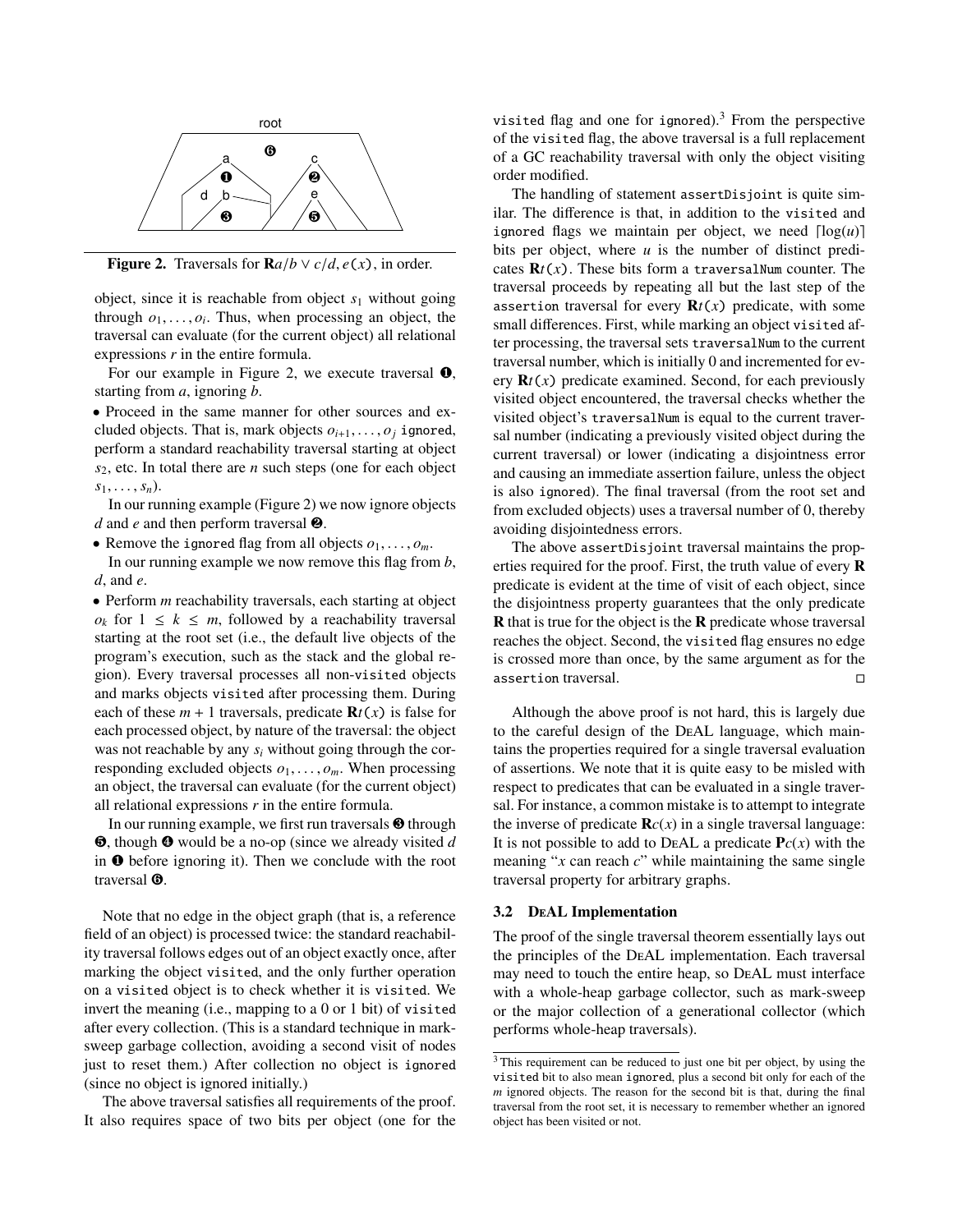DeAL instructs this garbage collector to perform the traversals described in the proof for assertion and assertDisjoint. Statement unsafeAssert is handled identically to assertion with the only difference being that all but the last step of the assertion traversal are repeated for every  $Rt(x)$  predicate in the formula. Therefore, unsafeAssert visits every object exactly once but without guaranteeing correct evaluation of the assertion, since each object is visited only as part of a traversal corresponding to a single R predicate.

DeAL is implemented on top of Jikes RVM [2], modifying the included MarkSweep garbage collector. The bulk of the implementation consists of changes to the runtime system, and especially interfacing with the collector. To produce a clean and general interface, we introduced a small "trace-and-test" language inside the VM. A trace-and-test program instructs the garbage collector what to mark recursively, what to test for, and what individual objects to expressly exclude or include in the traversal. The trace-andtest language has primitives such as exclude-node(o) (to exclude an object from the traversal), include-node(o) (to unmark an object, so that it is processed when next encountered), mark-traversal- $id(x)$  (to increase the traversal number), set-expressions  $(k_1, \ldots, k_n)$  (to set up the sets of relational expressions that need to be evaluated for every node, together with information, per set, on whether the expressions are in an existential or universal context), and trace(o) (to start a reachability traversal at object o).

The DeAL compiler translates an assertion into traceand-test language instructions, following closely the traversal structure described in the proof of Section 3.1. The relational expressions that need to be evaluated per-object are translated into plain Java methods that the runtime compiles with the maximum optimization level allowed by the Jikes just-in-time compiler. We altered the garbage collection logic in the virtual machine to execute the trace-and-set instructions. For marking nodes, we employ 4 bits per object that are currently unused by the runtime, resulting in a maximum of 8 R predicates per assertDisjoint formula (since one bit is occupied by the ignored flag); in addition we obtain the visited flag from a region in the object header reserved for the existing MarkSweep garbage collector. In the future, the implementation could allocate extra space per object on a side structure, allowing unlimited  $\bf{R}$  predicates.

# 4. Discussion: Expressiveness Limitations, Programming Patterns

DeAL is an expressive language but has by design some expressiveness limitations to support its single traversal guarantee. Clearly, DeAL cannot express computations that are inherently non-linear, or non-single-traversal. Furthermore, DeAL occasionally cannot support computations that happen to be computable in a single traversal, if their structure obscures this fact. For instance, consider the property "all Node objects directly referenced by array arr are dominated by arr". This is a property that can be evaluated in a single traversal, yet it is not expressible in DeAL. One can attempt to write the property straightforwardly as:

### assertDisjoint( $\forall x \in \text{Node} : \text{Rarr}(x) \Rightarrow \neg \textbf{R} / \text{arr}(x)$ );

Yet this is not the desired property: the Node objects directly referenced by arr are only a subset of all the objects reachable by arr. For instance, the Node objects referenced by arr may themselves refer to other objects that are not dominated by arr, causing a spurious disjointness error. Intuitively, the desired property should be expressible in DeAL but is not because of a technicality: Although the property is local (it requires traversing just one link to tell that an object is directly referenced by arr), it is not local from the perspective of the referenced object: when visiting a random object it is not possible to know in constant time whether it is directly referenced by arr.

These (as well as many other) expressiveness limitations of DeAL can be overcome by combining Java computation with DeAL assertion checking. The general programming pattern consists of having Java code compute a property of objects, summarize the results as a local property (for instance, by marking a field for all objects satisfying the desired property) and invoke a DeAL assertion that checks whether the marked objects have the expected structure.

In our above example, if we add an otherwise unused field mark in class Node, we can easily express the desired assertion by combining Java and DeAL evaluation:

Object dummy = new Object(); for (Node  $n : arr$ )  $n.maxk = dummy$ ; assertion( $\forall x \in \text{Node} : (x.\text{mark} = \text{dummy}) \Rightarrow \neg \mathbf{R}/\text{arr}(x)$ );

This programming pattern is quite powerful. It allows nearly arbitrary extension of the properties that can be checked, at the expense of performing some of the work outside the DeAL traversal. Given the generality of the pattern, we are considering adding language support for it in future versions of DeAL. Namely, we can add a labelObject primitive to DeAL and allow the Java program to mark objects with a finite set of labels, at any point in the execution. Then, when a DeAL assertion is checked, it can refer to whether an object has a certain label or not (labels are unary predicates). The markings will be cleared after evaluation of the assertion. This simple addition to the language is just a convenience feature that obviates the need for extra fields, such as mark in our earlier example. The markings can be kept on a side structure that the DeAL traversal consults. We have not added such convenience features in our first version of DeAL, preferring to concentrate on the core language instead of on elements that can be easily emulated.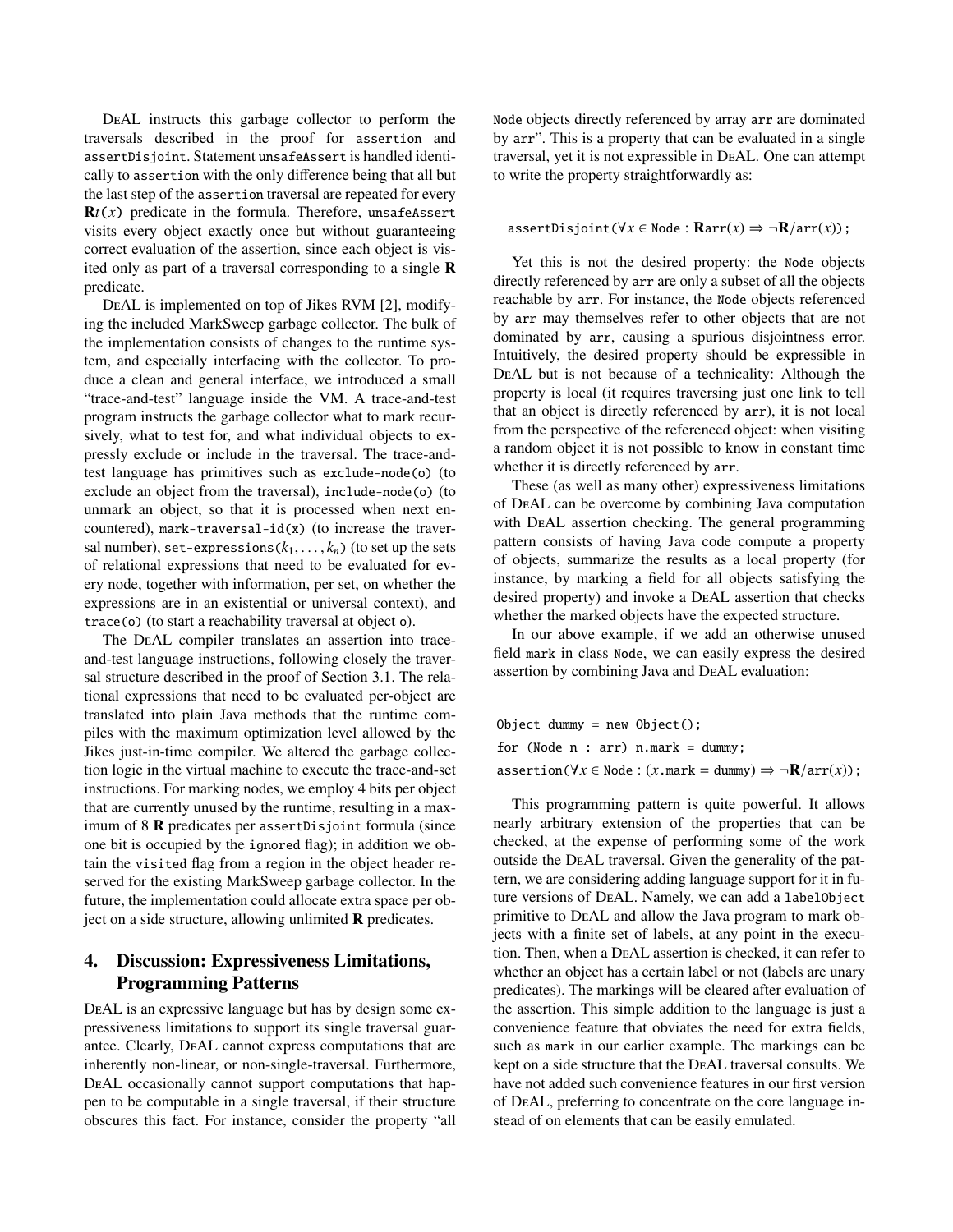# 5. Experiments

We evaluate the implementation of DeAL with several experiments:

- We evaluate the assertions of Section 2.2 in a full heap of objects with no other computation performed in the application. This is a controlled microbenchmark for the given assertions, intended to check how much the overhead varies with the complexity of typical assertions and with the percentage of relevant objects.
- We run a wide spectrum of actual applications (including the DaCapo benchmarks [4], SPEC JVM98 [20], and pseudojbb—a fixed-workload version of SPEC JBB2000 [21]). We measure the overhead of simple (generic) DeAL assertion checking, when assertions are evaluated with the same frequency as that of normal garbage collection in the course of the application. This is an end-to-end experiment establishing cost under conditions where the user intends to achieve near-zero-overhead execution.
- We analyze in more depth the overhead of a custom assertion that reveals a (known) bug in pseudojbb. This is a close approximation of a "real use" scenario.

All experiments confirm that the overhead of DeAL is small and becomes negligible for assertion evaluation at roughly normal GC frequencies.

### 5.1 Methodology and Setup

Our system is implemented on top of Jikes RVM 3.1.0, so we compare our results to those of the unmodified Jikes RVM 3.1.0, both using the full-heap MarkSweep collector.

We use the DaCapo benchmarks versions 2006-10-MR2 and 9.12-bach. For SPEC JVM98, we use the large input size (-s100); for DaCapo 2006, DaCapo 9.12, and pseudojbb, we use the default input size. Many of the DaCapo 9.12 benchmarks do not run on the unmodified Jikes RVM 3.1.0, so we provide results from only those that do. We perform our experiments on a Core 2 Duo E6750 machine with 2 GB of RAM, running Ubuntu Linux 9.04.

We use the adaptive configuration of Jikes RVM, which dynamically identifies frequently executed methods and recompiles them at higher optimization levels. We iterate each benchmark *k* times and record the results from the last iteration. For microbenchmarks (Section 5.2)  $k = 10$ , and for larger programs  $k = 4$ . We repeat this twenty times for each benchmark. All numbers reported are means of the 20 runs, and our graphs also include 90% confidence intervals. We execute each benchmark with a heap size fixed at two times the minimum possible for that benchmark using the MarkSweep collector. We vary the UNIX environment size to avoid measurement bias [14].

### 5.2 Controlled Microbenchmarks

The overhead of DeAL evaluation depends strongly on the complexity of assertions. For instance, if the user asserts a property that is a function of the values of *k* neighbors of every live object, then the runtime cost will necessarily be  $\Omega(k)$ . Therefore, the interesting question concerns the overhead for typical assertions. We used as our evaluation set the example assertions of Section 2.2 (which mostly emulate assertions from the recent research literature [6– 8, 11, 16, 17, 19]). The assertions are applied to specially designed skeletal programs, with appropriate data structures for each assertion.

The intention of these microbenchmarks is to show what can be expected as a worst-case execution time for representative assertions. These programs *do nothing aside from building the data structure and running an assertion on it*. We used three different input sizes, determining the number of objects on the heap (counting only objects with types relevant to the assertion): small (10,000 objects), medium  $(100,000 \text{ objects})$ , and large  $(1 \text{ million objects})$ . <sup>4</sup> The comparison is to an unmodified Jikes RVM that runs a regular System.gc() every time DeAL would check an assertion. Figure 3 shows the GC time overhead results for all three input sizes.

The large input size expectedly incurs the most overhead. The geometric mean of the GC time overhead is 1.25. That is, assertion checking slows down garbage collection by just 25%. The absolute worst-case GC time slowdowns rise to 60-70%. Generally, assertions that access fields perform worse than those that just check disjointedness or reachability properties. Note that the object type provided in the assertion does not serve as an efficient filter, since the program is specially designed to create only objects matching the type examined in the assertion. Thus, the fields of virtually every program-generated object need to be examined. (This is unlikely to be the case in a realistic setting: object types will be used to disqualify most objects without needing to examine their fields.) The three worst performers are assertions "cyclic", "doubly\_linked\_list", and "sorted", reproduced here:

assertion( $\forall x \in \text{Node} : \mathbf{Rc}(x) \Rightarrow x.\text{next} \neq \text{null};$ 

assertion( $\forall x \in \text{Node} : \mathbf{R}d(x) \Rightarrow (x.\text{next}.prev = x)$ );

assertion( $\forall x \in \text{Node} : \mathbf{Rc}(x) \Rightarrow x \cdot data \leq x \cdot next \cdot data$ );

As can be seen from Figure 3, even the worst case slowdown is quite low, considering that GC time is a small part of total program execution time. Indeed, even though these

<sup>&</sup>lt;sup>4</sup>The choice of sizes follows the sizes of the DaCapo benchmarks. Across all DaCapo benchmarks, the geometric mean of the maximum number of live objects is roughly 100,000. The minimum is about 3,000 and the maximum is 3.2 million [4]. Therefore, our three setups have roughly the same spread of sizes as the DaCapo benchmarks.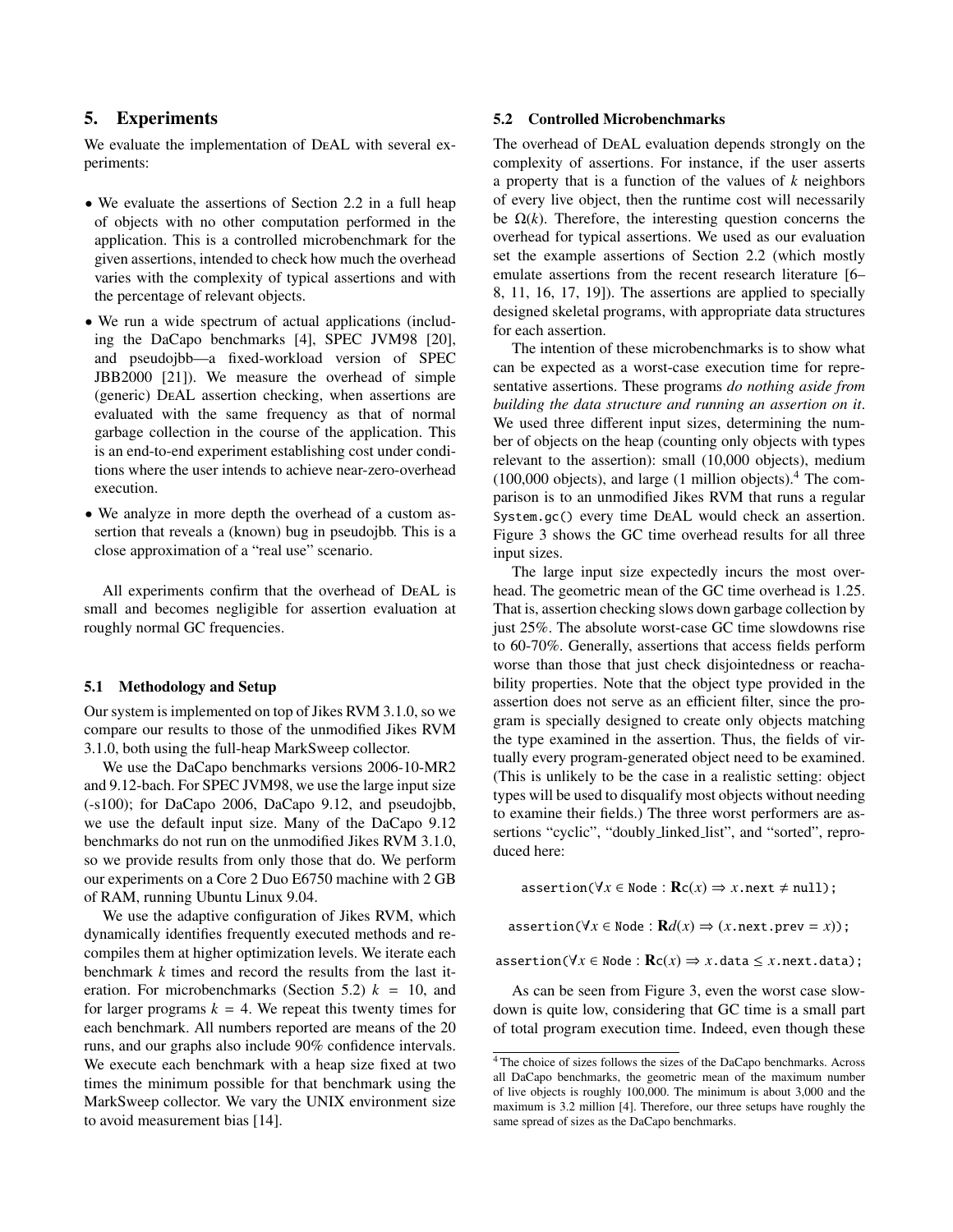

Figure 3. GC time overhead for representative assertions and skeletal programs, for small (top), medium (middle), and large (bottom) input sizes.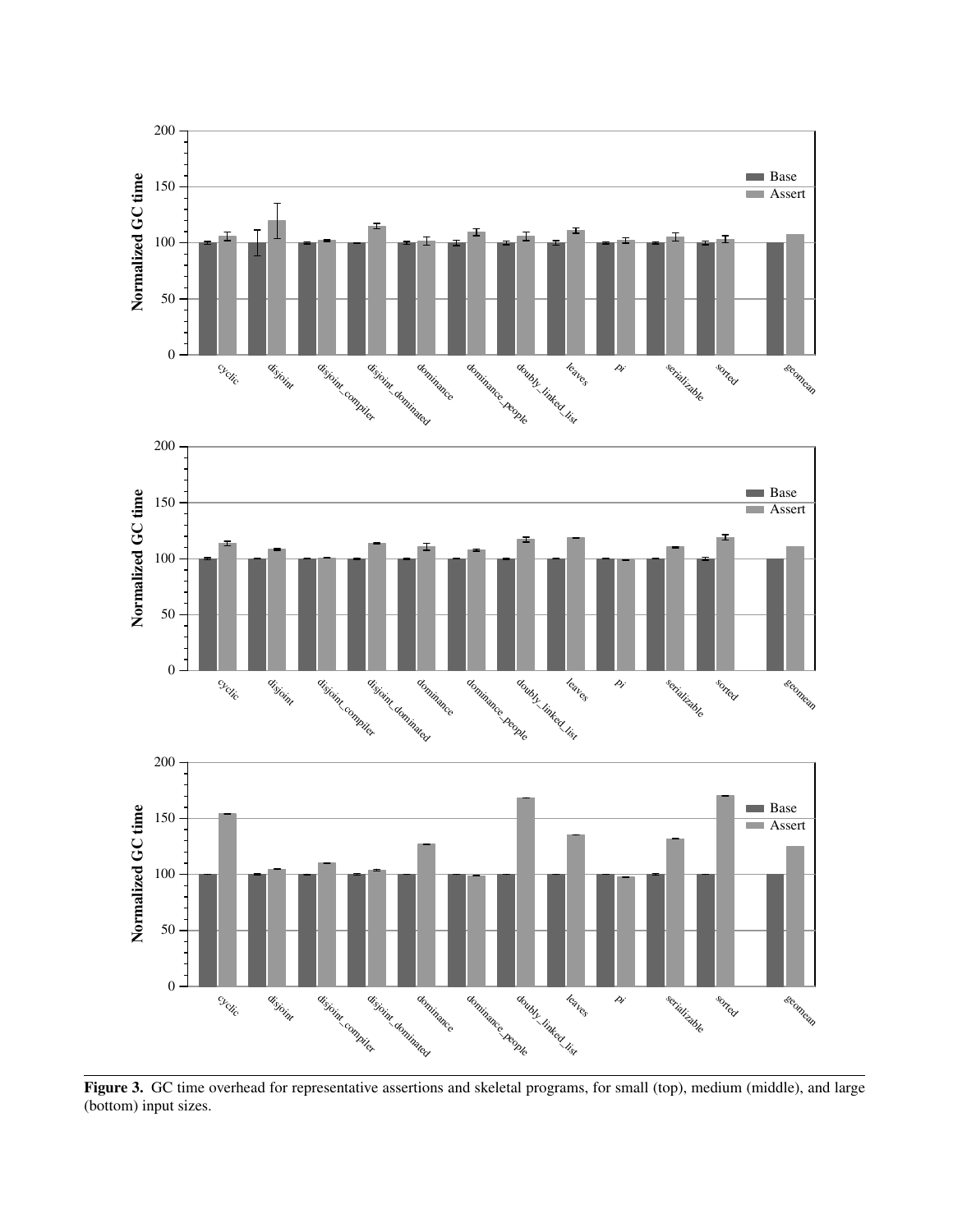skeletal programs do very little other than assertion checking, the total execution time overhead (not shown in Figure 3) has a geometric mean of 1.07 for the small configuration, 1.08 for the medium, and 1.13 for the large—i.e., assertion checking causes slowdowns of just 7, 8, and 13%, respectively.

### 5.3 End-to-end Simple Assertion Cost

We ran a large suite of end-to-end benchmarks to quantify the overall overhead of our system. Our suite of applications includes the DaCapo benchmarks, SPEC JVM98, and a fixed-workload version of SPEC JBB2000 called pseudojbb. Clearly, the challenge of evaluating overheads over a wide range of applications is that real assertions are applicationspecific. To overcome this difficulty, we added a "generic" assertion in our runtime that runs at the same frequency as normally-triggered GC. This assertion checks that there are no objects on the heap that are an instance of a certain unused class. Thus, the assertion should always return true, but it will cause an instanceof predicate to be tested on every live object. In addition, we allow this dummy assertion to be combined with a traversal disjointness test, which incurs the cost of also writing and checking a traversal ID in the header of every live object.

Figure 4 shows the overhead of DeAL on GC time for the benchmark applications. The figure shows three configurations: Base (unmodified Jikes RVM), Assert (instanceof assertion), and AssertDisjoint (instanceof assertion + disjointness check).

Overall, the geometric mean of the slowdown in GC time for Assert is 9.10% and for AssertDisjoint is 11.96%. These overheads are quite low and become *vanishingly small when computed as a percentage of total execution time, instead of just GC time*: the geometric mean of the total execution slowdown for both kinds of assertions is *below 1.9%*. (The mean number of garbage collections for these benchmarks is 20.3, with a standard deviation of 25.9.)

#### 5.4 Representative Example

To evaluate the overhead of a real use of DeAL, we simulated, with pessimistic assumptions, the process by which DeAL would be used to detect a bug in practice. We picked the most complex of the bugs previously identified in pseudojbb using heap assertions [1]. The bug consists of removing Order objects from the orderTable data structure. These orders should then become unreachable and be garbage collected. However, the objects are also erroneously referenced from Customer objects, causing a memory leak. (The bug fix consists of unlinking Order objects from Customers when they are removed from the orderTable.) Our assertion checks whether the objects removed from orderTable can be reached. This can be effected with a simple variant of the programming pattern of Section 4. Namely, once an object is removed from the orderTable we mark it by assigning a special value to one of its fields. The DeAL assertion then

becomes just  $\forall x \in \text{Order} : x \text{.field } \neq \text{specialValue. Since}$ the ∀ iteration is over live objects and we expect our removed objects to be unreachable, no live object should have the special value.

The bug is hard to detect because Order objects are removed from the orderTable only at rare program instances. Specifically, the orderTable is occasionally completely emptied and then destroyed. Since the programmer might not know how often this happens, we measured the cost of employing DeAL at high frequency: the assertion is evaluated once every 5 times it is encountered. The high frequency of assertion checking causes much more frequent GCs than normal program execution without DeAL: the mean of the number of GCs (over 20 executions) rises from 2.85 to 12.7, and the total GC cost is 3.37 times higher for the version employing DeAL. However, even this high GC overhead is hardly noticeable in terms of total program execution time. The slowdown is merely 6.1%: the assertion-checking program runs in 3.87s vs. 3.65s for the original program running on an unmodified VM.

# 6. Related work

Our work is related to a wide range of techniques, both static and dynamic, for checking properties of data structures.

Research in static analysis has yielded a significant body of sophisticated techniques for modeling the heap and analyzing data structures at compile-time. The strength of static analysis is that it explores all possible paths through the program: a sound analysis algorithm can prove the absence of errors, or even verify the full correctness of a data structure implementation. The weakness of static analysis is that many properties, particularly those involving pointers and heap-based structures, are undecidable in principle [15], and extremely difficult to approximate precisely in practice [5, 12, 18, 24]. These problems are particular severe for languages such as Java, which include many hard-to-analyze features such as reflection, bytecode rewriting, and dynamic class loading.

Our work is most closely related to several recent techniques for dynamically analyzing heap data structures, including two that check properties at garbage collection time. GC Assertions provides a set of heap assertions that, like DeAL, are checked by the garbage collector at runtime [1]. This work differs from DeAL in two critical ways. First, it does not provide a full language for heap properties, but rather a fixed set of assertions that cannot be composed. Second, it does not check assertions at the time they are encountered, but instead defers checking until the next regularly scheduled garbage collection. While this choice improves performance, it limits the kinds of heap properties to those that can be checked at any time, since they might, for example, be deferred to a point at which they are knowingly but temporarily invalidated.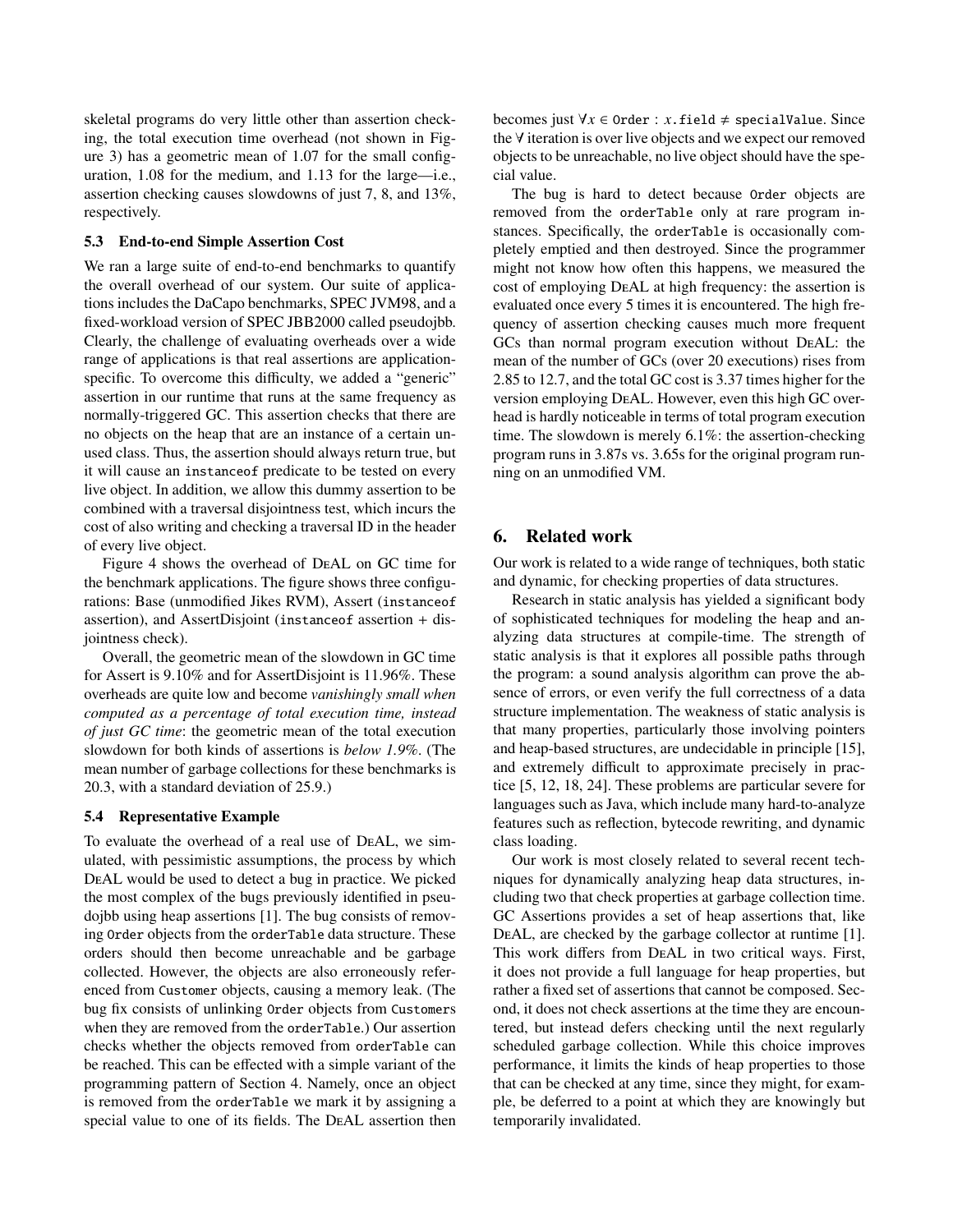

Figure 4. GC time overhead of our system for end-to-end benchmarks.

The QVM system provides a richer set of heap checks, called *heap probes*, which QVM performs using garbage collector machinery at the point they are requested [3]. The PHALANX system extends on QVM to add checks for reachability and dominance [22] while parallelizing heap probe execution. Both systems allow the checking of properties that can require multiple heap traversals to check, significantly impacting performance. The authors explore both sampling (at a user chosen rate) and parallelization to control the cost. We believe that DeAL represents a sweet spot between GC Assertions and QVM: unlike QVM, DeAL controls overhead by guaranteeing that all properties can be checked in a single heap traversal, and by only checking these properties at or near a regularly scheduled collection; but unlike GC Assertions, DeAL offers a full assertion language and a clearer semantics regarding the timing of checks.

The Ditto system reduces the cost of data structure checking by incrementalizing the checking code itself [19]. This system provides a significantly different tradeoff than DeAL: it supports arbitrary checks written procedurally in Java itself, but even with incrementalization incurs a significant overhead (in the range of 3X to 10X slowdown).

A number of systems developed for data structure *repair* include a method for detecting data structure errors. Although these checking subsystems are not the focus of the work, they highlight the difficulty of detecting such errors. The STARC system uses programmer-written repOk methods to detect errors, which incur a very substantial overhead (30X) when run frequently, and even a 20% overhead when run only at the point of failure [8]. Demsky et al. present a technique based on Daikon to detect heap invariants and repair broken data structures [6]. While the checking overhead is difficult to evaluate (since it is presented in milliseconds), the paper describes it as "a rather large overhead."

### 7. Conclusions and Future Work

We have presented the DeAL language for assertions that are evaluated in a single traversal of live objects, implemented as a variation of a garbage collection traversal. DeAL is a rich language that can express many useful properties as logical combinations of reachability conditions and local comparisons. At the same time, the overhead of DeAL on a program's total execution time remains very low—typically well below the 5% level. Our implementation of DeAL is available for public download <sup>5</sup>.

Although the current language forms a nicely closed set of features, there are clear directions of interesting future extensions. One possibility is to extend DeAL from an assertion language to a general query language that can produce new data structures. The typical way to define a declarative query language is by allowing unbound logical variables. For instance, one can imagine a query primitive, used with firstorder logic formulas. The matching values for unbound variables become the tuples returned as the result of the query. For example, one might produce a new Java set containing all positive elements of a list by writing:

Set posval =

query(*x*.val, ( $x \in \text{Node} \land \mathbf{R}d(x) \Rightarrow (x \cdot \text{val} > 0)$ );

The first part, *x*.val, of the above query determines the form of the result as a projection of the matched values,

<sup>5</sup> http://www.cs.umass.edu/˜creichen/gcassert/index.html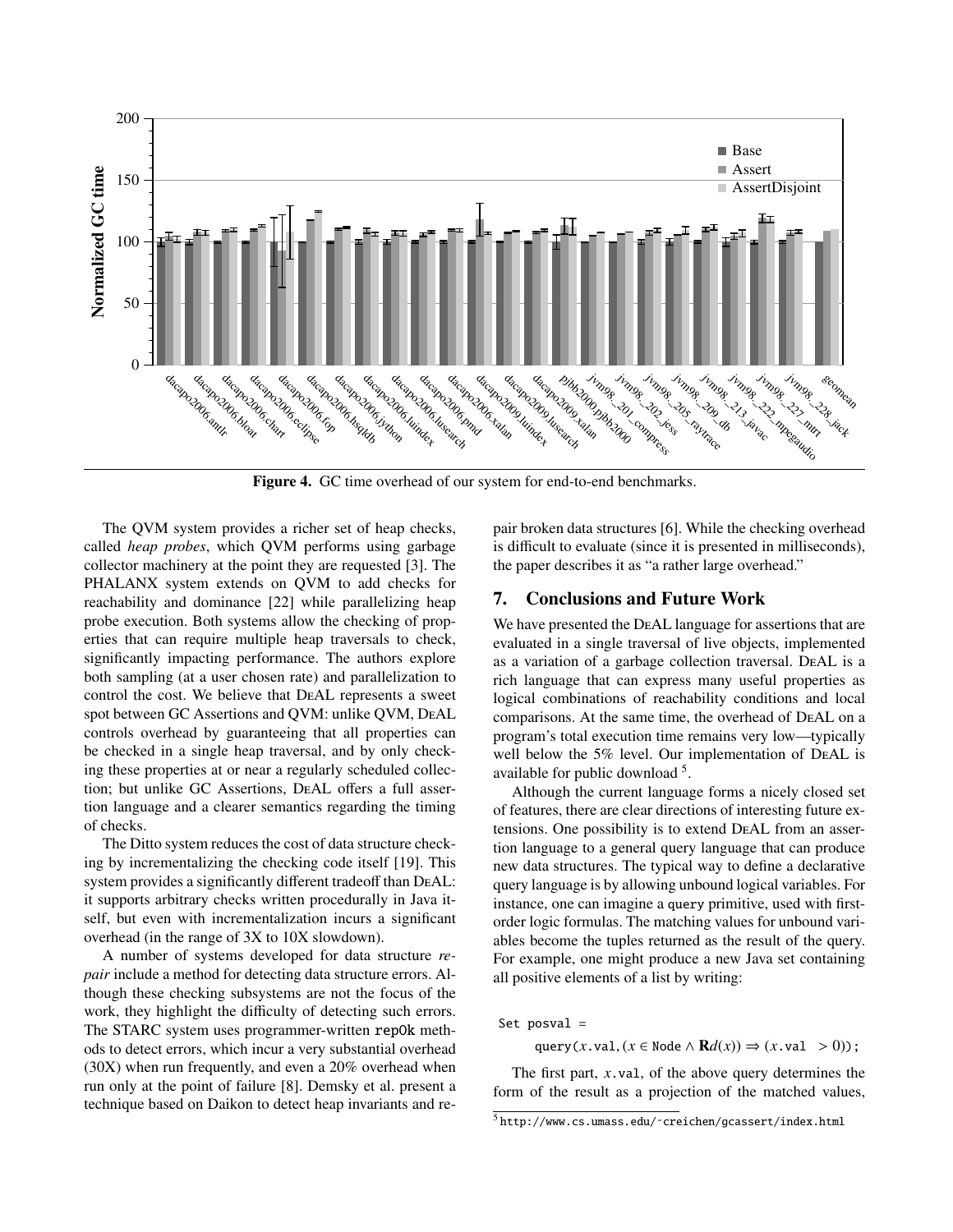while the second contains the formula defining the desired *x* values.

Such a query language is easy to define and can perform useful computation during garbage collection. The challenge, however, is that querying to produce results that are subsequently used in the Java program means that the query evaluation can no longer be skipped. Thus, garbage collection overhead may need to be incurred quite often, making the approach inefficient. A specific danger is that the user will employ the query mechanism for properties that can be evaluated much more efficiently without a traversal of all live objects. Therefore, adding querying capabilities to a GC traversal requires careful thought. Either somehow the queries need to be limited to expensive "whole-heap" properties, or the querying needs to be combined with some mechanism for speculative execution, so that the Java program can proceed correctly regardless of whether or not the query was evaluated.

Another interesting possibility is that of allowing arbitrary Java methods in assertions, as long as the methods always terminate and do not have externally observable sideeffects. This property is hard to enforce statically (through language design or static analysis) but can be enforced dynamically via resource limits (e.g., sandboxing and timeouts). Such methods will be invoked on every visited object during a GC traversal and can use the values of DeAL's R predicates. At an extreme, one can consider a variant of DeAL where all logical operations (i.e., ∃, ∀, boolean connectives) are not part of the language. Instead, the language just offers the ability to call Java methods and have Java methods reference R predicates, in a co-routine fashion. In this way, the main ideas of DeAL can be reduced to a modified GC traversal that guarantees every object is visited exactly once and at visit time the value of reachability predicates is fully determined. This is an alternative design that maximizes low-level control and expressiveness of the language for local computations, yet loses the disciplined elegance of the declarative DeAL design.

In all, we consider DeAL to be an excellent ambassador of several interesting ideas and directions that are likely to be important in future research. These include, of course, DeAL's hallmark property of single-traversal computations, but also the smooth integration of declarative, logic-based, resource bounded languages in a general-purpose programming language. We believe that the DeAL design will be multiply influential in such endeavors.

*Acknowledgments* This work was funded by the NSF (CCF-0917774, CCF-0934631, CCF-0541018, CCF-0830174, CCF-0916810, and IIS-0915071) and by LogicBlox Inc.

### References

[1] E. E. Aftandilian and S. Z. Guyer. GC assertions: using the garbage collector to check heap properties. In *PLDI '09: Pro-* *ceedings of the 2009 ACM SIGPLAN conference on Programming language design and implementation*, pages 235–244, New York, NY, USA, 2009. ACM.

- [2] M. Arnold, S. Fink, D. Grove, M. Hind, and P. F. Sweeney. Adaptive optimization in the Jalapeño JVM. In OOPSLA *'00: Proceedings of the 15th ACM SIGPLAN conference on Object-oriented programming, systems, languages, and applications*, pages 47–65, New York, NY, USA, 2000. ACM.
- [3] M. Arnold, M. Vechev, and E. Yahav. QVM: an efficient runtime for detecting defects in deployed systems. In *OOPSLA '08: Proceedings of the 23rd ACM SIGPLAN conference on Object-oriented programming systems languages and applications*, pages 143–162, New York, NY, USA, 2008. ACM.
- [4] S. M. Blackburn, R. Garner, C. Hoffman, A. M. Khan, K. S. McKinley, R. Bentzur, A. Diwan, D. Feinberg, D. Frampton, S. Z. Guyer, M. Hirzel, A. Hosking, M. Jump, H. Lee, J. E. B. Moss, A. Phansalkar, D. Stefanović, T. VanDrunen, D. von Dincklage, and B. Wiedermann. The DaCapo benchmarks: Java benchmarking development and analysis. In *OOPSLA '06: Proceedings of the 21st annual ACM SIGPLAN conference on Object-Oriented Programing, Systems, Languages, and Applications*, pages 169–190, New York, NY, USA, Oct. 2006. ACM Press.
- [5] P. T. Darga and C. Boyapati. Efficient software model checking of data structure properties. In *ACM Conference on Object-Oriented Programming Systems, Languages, and Applications*, pages 363–382, 2006.
- [6] B. Demsky, M. D. Ernst, P. J. Guo, S. McCamant, J. H. Perkins, and M. Rinard. Inference and enforcement of data structure consistency specifications. In *ISSTA '06: Proceedings of the 2006 international symposium on Software testing and analysis*, pages 233–244, New York, NY, USA, 2006. ACM.
- [7] B. Elkarablieh, I. Garcia, Y. L. Suen, and S. Khurshid. Assertion-based repair of complex data structures. In *ASE '07: Proceedings of the twenty-second IEEE*/*ACM international conference on Automated software engineering*, pages 64–73, New York, NY, USA, 2007. ACM.
- [8] B. Elkarablieh, S. Khurshid, D. Vu, and K. S. McKinley. STARC: Static analysis for efficient repair of complex data. In *ACM Conference on Object-Oriented Programming Systems, Languages, and Applications*, pages 387–404, 2007.
- [9] C. Flanagan, K. R. M. Leino, M. Lillibridge, G. Nelson, J. B. Saxe, and R. Stata. Extended static checking for Java. In *Proc. ACM SIGPLAN Conference on Programming Language Design and Implementation (PLDI)*, pages 234–245. ACM, June 2002.
- [10] N. Immerman. *Descriptive Complexity*. Springer, 1998.
- [11] D. Jackson. Object models as heap invariants. *Programming methodology*, pages 247–268, 2003.
- [12] S. McPeak and G. Necula. Data structure specifications via local equality axioms. In *Computer Aided Verification*, pages 476–490, 2005.
- [13] B. Meyer. *Object-Oriented Software Construction*. Prentice Hall PTR, 2nd edition, 1997.